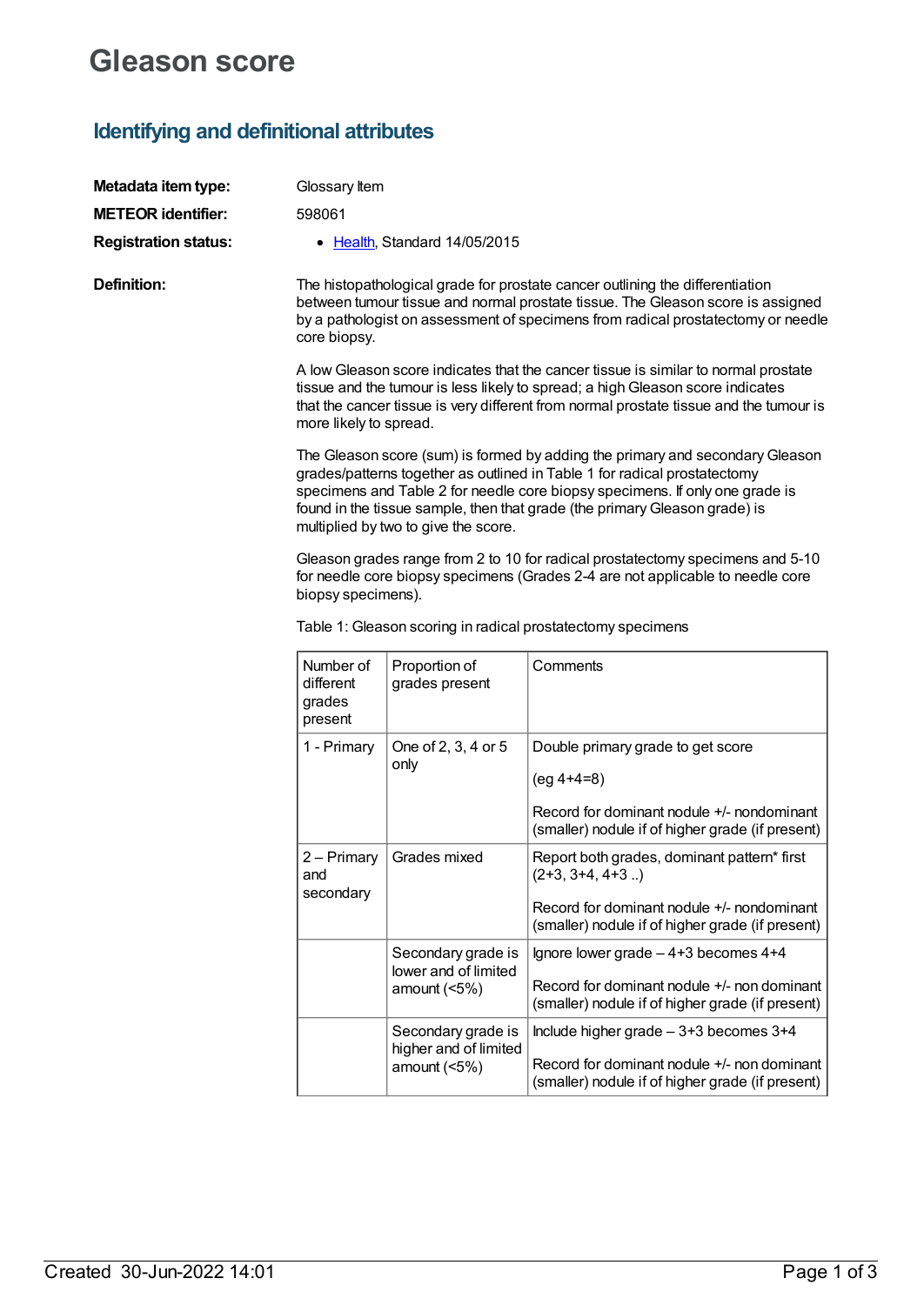| 3 – Primary,<br>secondary<br>and tertiary | Grades 2, 3, 4 or 5 | Report dominant grade (largest area) first,<br>then secondary grade (second largest area),<br>then tertiary grade (only if 4 or 5) |
|-------------------------------------------|---------------------|------------------------------------------------------------------------------------------------------------------------------------|
|                                           |                     | eg 3+4=7 with tertiary grade 5*                                                                                                    |
|                                           |                     | eg 2+3=5 with tertiary grade 4*                                                                                                    |
|                                           |                     | Record for dominant nodule +/- non dominant<br>(smaller) nodule if of higher grade (if present)                                    |

Table 2: Gleason scoring in needle core biopsy specimens

| Number of<br>different grades<br>present  | Proportion of grades present                             | Comments                                                                    |
|-------------------------------------------|----------------------------------------------------------|-----------------------------------------------------------------------------|
| 1 - Primary                               | One of 3, 4 or 5 only                                    | Double grade to get score<br>$(eg 4+4=8)$                                   |
| 2 – Primary and<br>secondary              | Grades mixed                                             | Report both grades,<br>dominant pattern first (3+4,<br>$4+3$ )              |
|                                           | Secondary grade is lower<br>and of limited amount (<5%)  | Ignore lower grade -<br>$4+3$ becomes $4+4$                                 |
|                                           | Secondary grade is higher<br>and of limited amount (<5%) | Include higher grade -<br>$3+3$ becomes $3+4$                               |
| 3 - Primary,<br>secondary and<br>tertiary | Grades 3, 4 or 5                                         | Score the primary grade and<br>the highest grade:<br>eg 3+4+5 becomes 3+5=8 |
|                                           |                                                          | eg 4+5+3=5 becomes 4+5=9                                                    |

\* The tertiary grade is recorded separately under the item Person with cancer histopathological grade, tertiary Gleason grade, code N

Note: Dominant (primary) grade is that which occupies the greatest area.

More extensive guidelines are available in the Prostate cancer (radical prostatectomy) structured reporting protocol (2nd Ed.) at the Royal College of Pathologists of Australasia website.

### **Source and reference attributes**

**Reference documents:** Royal College of Pathologists of Australasia 2014. Prostate cancer (radical prostatectomy) structured reporting protocol (2nd Ed.). Royal College of Pathologists of Australasia: Sydney.

### **Relational attributes**